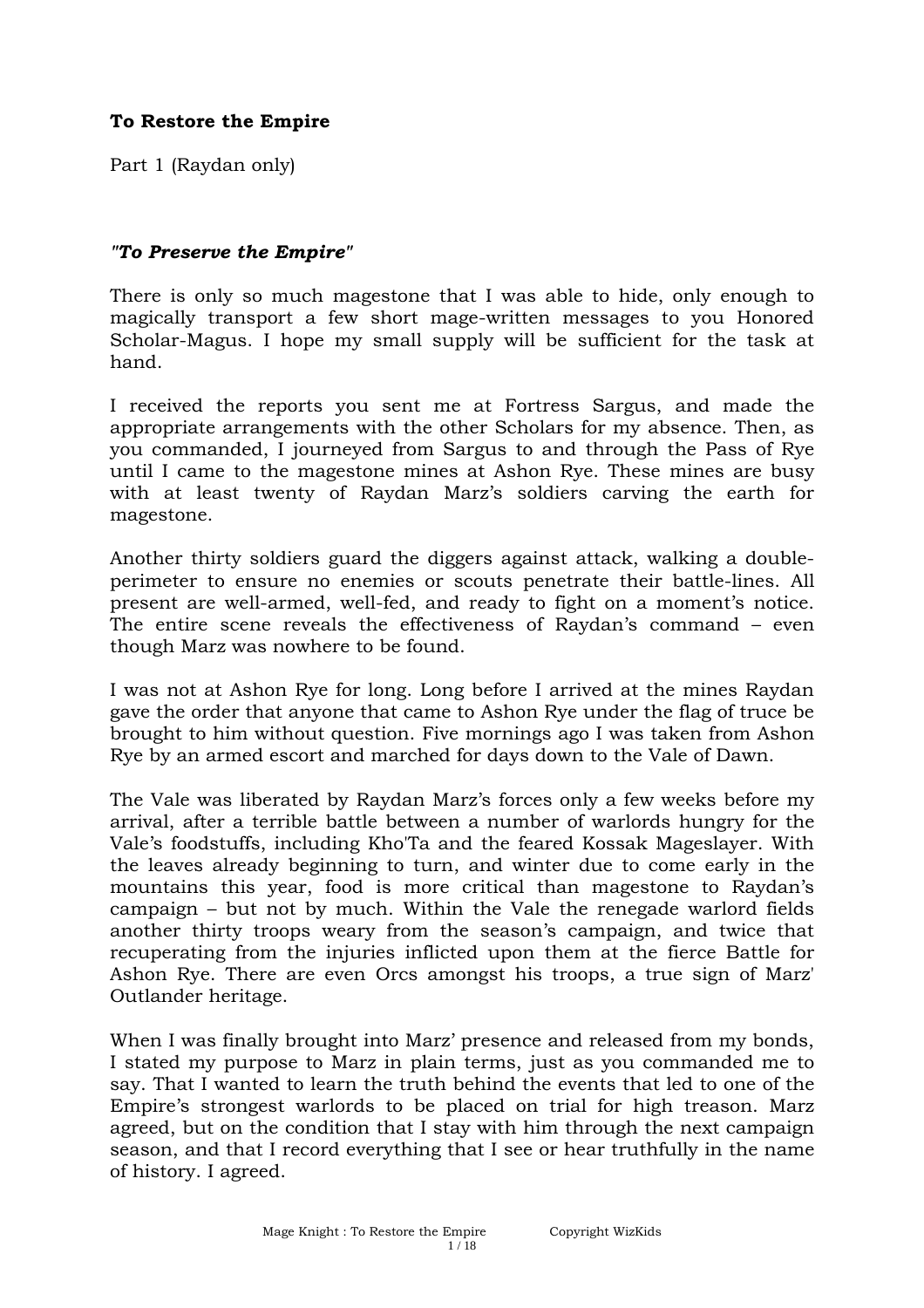Obviously, the fool wants me to write more than just his side of the story. Perhaps instead how he serves the Empire through his treachery. Regardless, I now have free run of the village, his camp, and all of his strategy sessions. I have the right to talk with any of his officers or soldiers as I wish, all so that I may chronicle Raydan Marz's actions for future generations to understand.

And for those generations to decide whether Marz was a hero, or more likely, a traitor.

Raydan means to bring down our new Lord Protector Jeet Nujarek, and he hints at corruption at the highest levels within both the Empire and the Guild. Not even the Prophet-Magus Osiras himself is blameless in Raydan's eyes.

We know from the reports that Raydan is, above all things, a loyalist. That he does not seem to seek the crown. That he is Altem and wants nothing more for himself. While he has past rivalry Jeet Nujarek, and certainly has more than enough reason to hate the new Lord Protector, Marz remains focused on his larger purposes rather than petty revenge. Raydan has stated again and again that he was a pawn in Nujarek's larger agenda for power; that his trial was a mere object lesson to those who dare obstruct Jeet Nujarek's attempt to gain Empire.

I do not yet know what to believe. I will endeavor to find the truth.

Your servant,

Magus-Scholar Hendraabi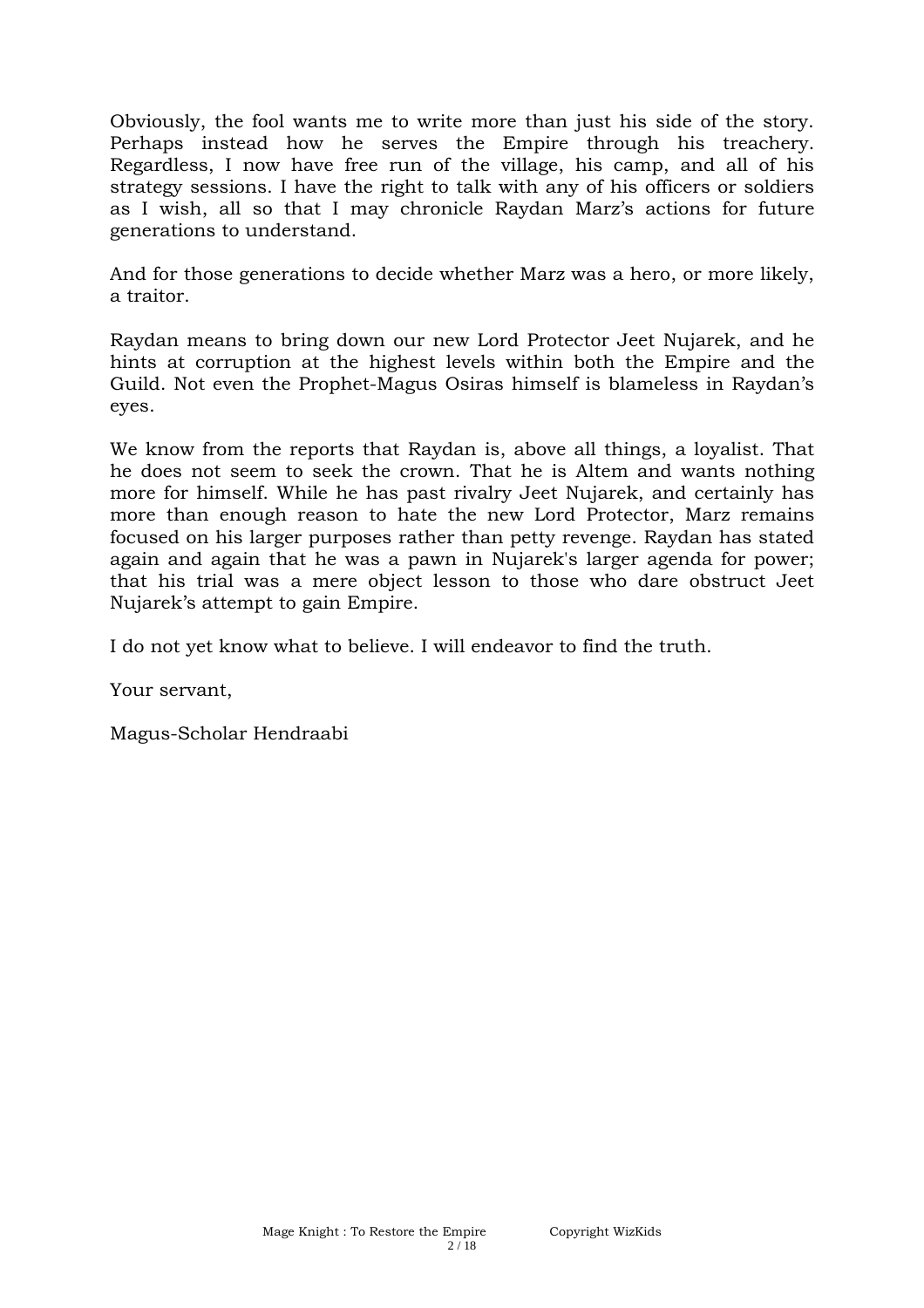Part 2

## **Our Time in Fairhaven From the personal journal of Lootan Cole**

#### *A New Direction*

Yes. This has all the makings of Nadia's biggest score--or her greatest disaster. As usual, I expect the scales to be balanced on the edge of a sword.

I'm still not altogether certain what brought us to Fairhaven, this borderland kingdom that has never before been worth our time. Some nightmare of the Drac's, though a few others claimed to share his dream for a while. Tyrsis couldn't get it out of his mind, even while waking and in the heat of battle. It tormented him for weeks, in between the Relic's first Summons and the Atlantis Guild's final stand at Salis Reach. I've never seen a Draconum obsess before. I never want to again.

Today we scouted the Relic again—Tyrsis, Hodge, the twins and I—while Nadia and the others trailed Prince Aaron home to make certain he didn't run into any difficulties. He did, of course, and she had to rescue him from the claim-jumping Jarl Daw Magister. That's twice she's saved Aaron's royal hide--not that we've seen much gratitude from King Johannis III. And according to Khamsin tradition, it makes her twice as responsible for the crown prince in the future. I tried to tell her the guy was blue-blooded trouble, but you don't tell the Black Thorn anything. You ask.

Nicely.

"The Relic, Lootan. Maybe you should just stick to telling me about the Relic." The predatory hunger in her green eyes might have persuaded anyone else to drop the subject. But I'm not just anyone. And I've been with Nadia almost as long as Tyrsis has, so I can read her moods a touch better than most—maybe.

"Maybe we all should," I answered aloud. "Maybe we should think about the year we chased after Darset Frehr. And how much trouble Polin Unis got us into at the Black Tower."

A flush of color stained her high cheekbones all the way up to the edges of her ears. Now she was angry. My point made, I backed off with some measure of diplomacy. At least, that's what I told myself then. The truth is I was protecting my own arse. "What I mean is, do we need the distraction? There's something else here, Nadia, and it's big."

"How big?" I saw the flash in her eyes, like when she'd learned the Blood of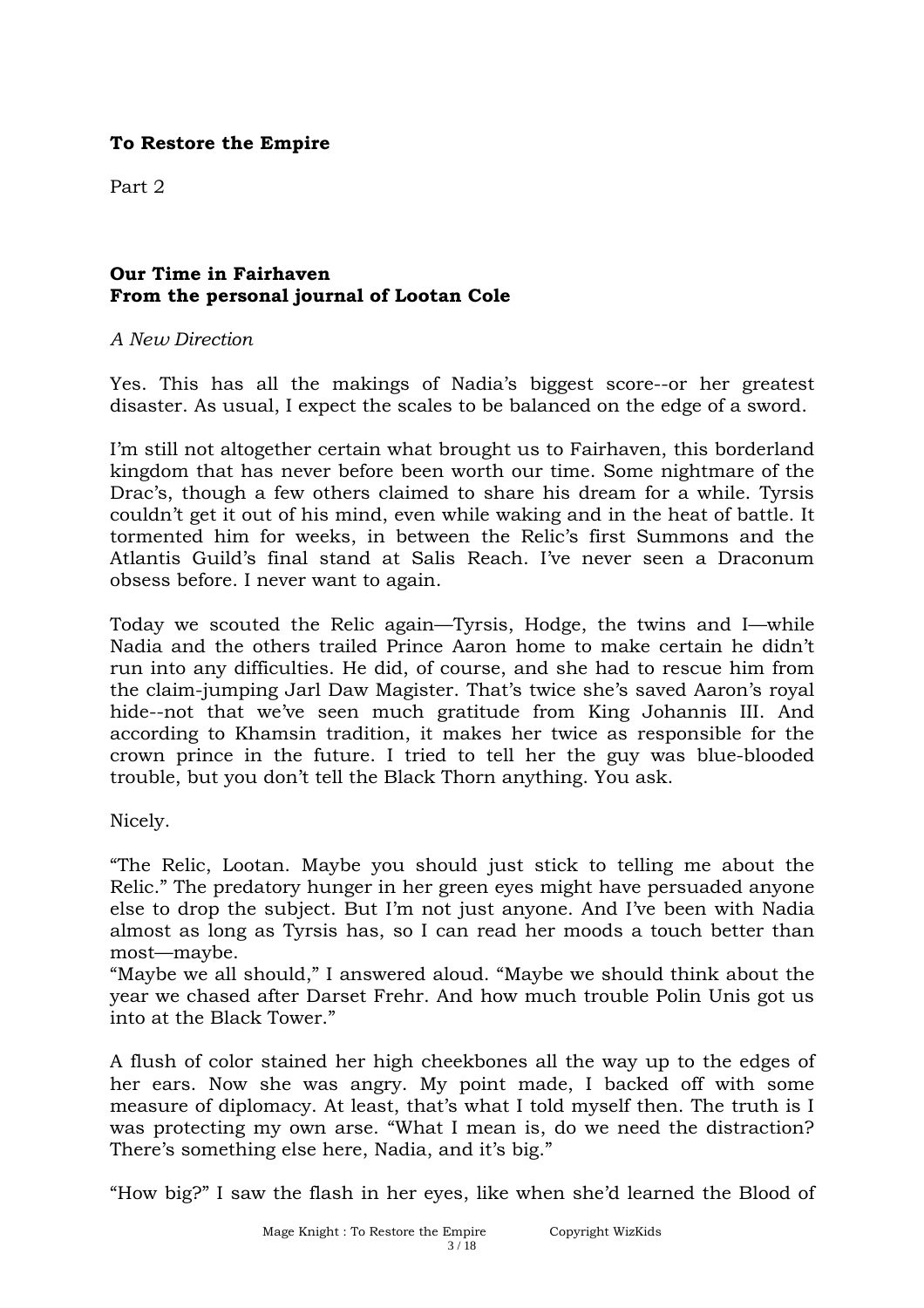Khamsin had survived the fall of my homeland. Avarice, maybe. Or the thrill of a challenge.

I told her what we'd discovered.

The Relic is definitely ancient, but we knew this from our first encounter with it. It has its origin in the Age of Mists, in Hodge's opinion, and the Dwarf knows his history. And although the Summons has all but dissipated, other warlords continue to straggle in after the Relic. A pack of Orcs had taken to worshiping the monolith as a voice of their pagan deities. We scattered the Orcs and checked the artifact out as best we could. Its Summons still called, but much more weakly. The generally accepted answer was that the disruption of the Salis Reach magestone deposit had broken the Relic's magical hold over us.

Nadia, as always, was quick on the uptake. "You said 'generally' accepted. Tyrsis does not believe this is the true reason?"

I smiled. The Black Thorn never lets me forget why we fight for her. "Not the only reason," I told her, "or the Summons would have stopped altogether. The ley lines have shifted again. Whatever it is—whatever is out there, Nadia—it's more than simple magestone.

"Much more."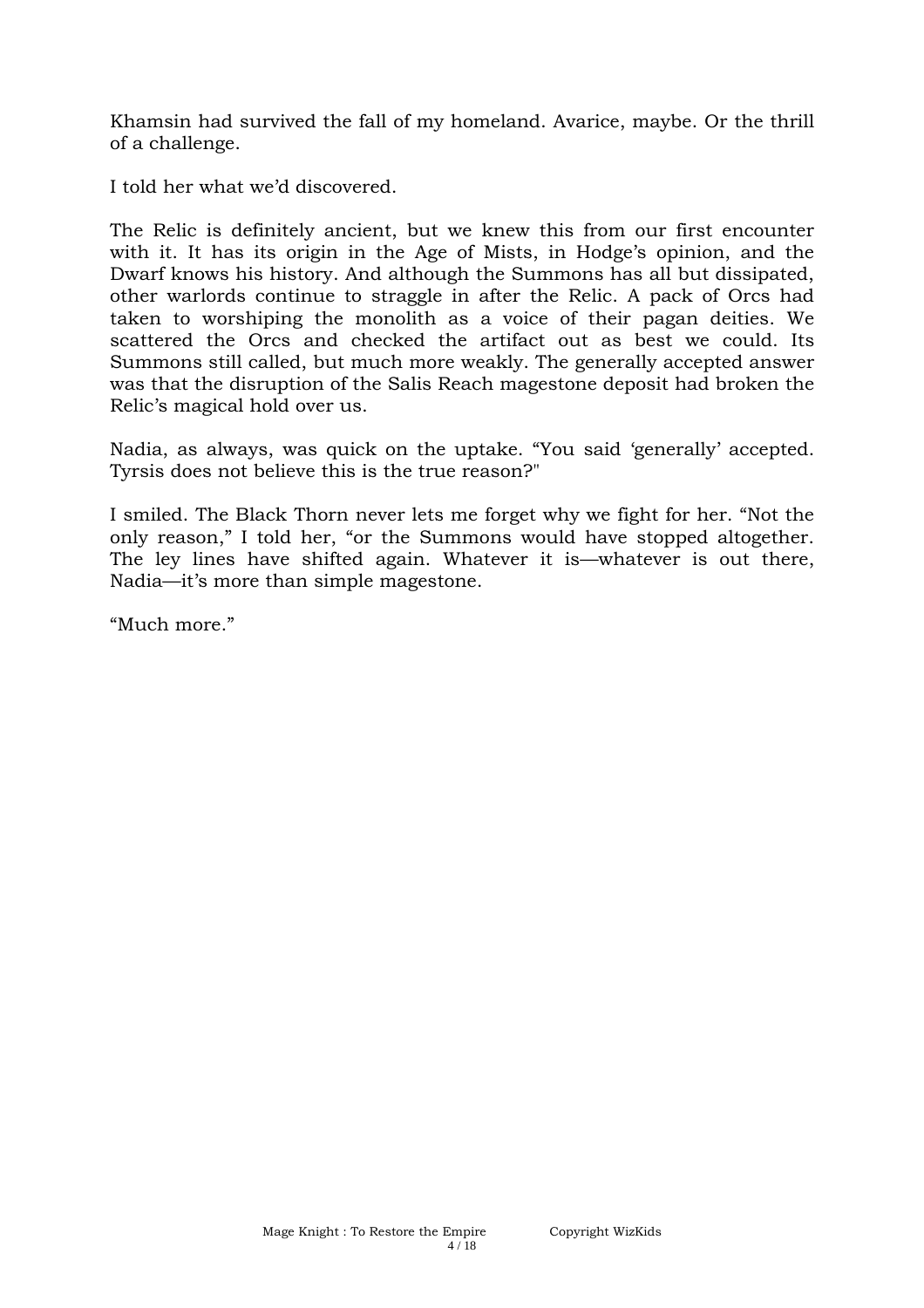Part 3

## **Our Time in Fairhaven**

### **From the personal journal of Lootan Cole**

#### *Prince's Boon*

Dark poetry. That's what it was. Nadia played a masterful game, letting Prince Aaron demand of us everything that she wanted.

We sat around a barracks table in Court, capital of Fairhaven, tearing into blackened fowl and new-baked bread. After a month of field rations and campfire cooking, even this stingy reward left me pleasantly disposed toward King Johannis and his puppy-cheerful son. But not so pleasant that the crown prince's initial offer didn't rock me back on my heels. He even caught the Black Thorn by surprise, it seemed. Her face went blank, her gaze flitting about uncertainly from the prince to her irregulars as if suspecting a joke. "You can't be serious," she managed finally.

With a flourish, Prince Aaron produced a wax-sealed scroll from the sleeve of his robe and placed it on the table in front of her. "The formal offer, signed by my father, which names you as loyal adjutants to Fairhaven's standing guard, under your own independent command, supernumerary and probationary."

She reached out and flicked the scroll with one long finger. Nadia's halfblood showed most in her hands, her elfin face, and the slightly pointed ears that peeked out from under the dark curls of her hair. "Super—what?" she asked, possibly stalling.

"Supernumerary and probationary."

Which often translates as "expendable."

The prince's case was a good one, from Fairhaven's point of view. They needed the extra military support, and as troubleshooters—or troublemakers—you don't find many better than us. Good also for the prince, as he was so obviously interested in the Black Thorn. But for Nadia and the rest of us? We were searching for a hidden treasure. Except for permission to remain in Fairhaven, I couldn't see what we had to gain from such an an offer. But the Black Thorn did. "Can you guarantee me the power to draft additional troops from the regular standing guard?" she asked. "I'm going to need it."

Prince Aaron frowned. "I could. But why?"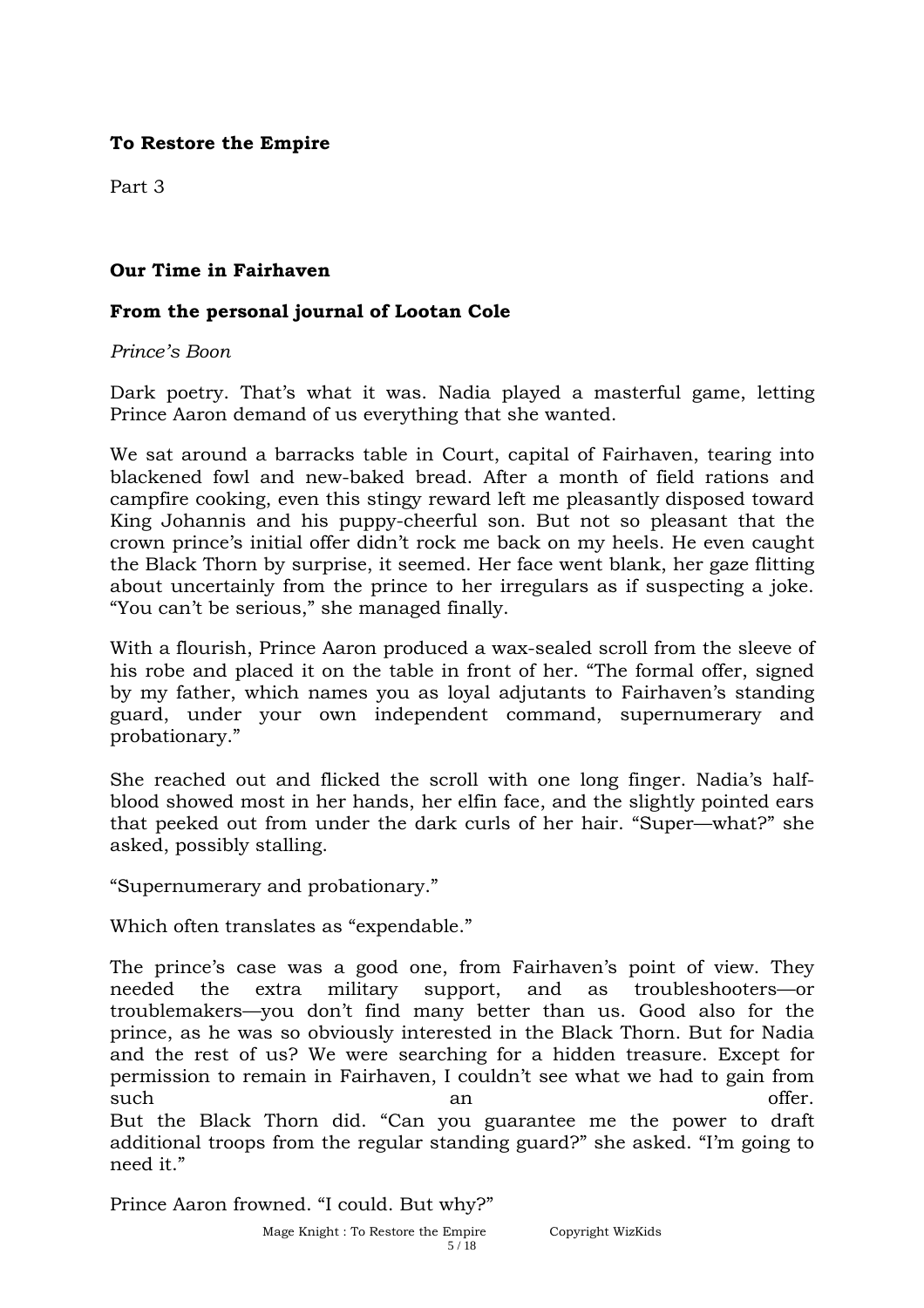I hid my smile and kicked Derrik under the table as the other Fuser began to catch on.

"The Summons," Nadia said slowly, as if she'd just thought of it. Damn that woman and her secrets. I had no doubt this was what she'd been angling for all along. But of course, it would have been far too easy to tell us that.

But we hadn't won yet. The prince swept aside her concerns with a wave of his hand. "That's just residual power left over from our earlier troubles," he said confidently. "As we mine deeper into the Salis Reach site, the Summons will fade."

"What if it's something more?" The Black Thorn was not to be put off so easily. Once she sank her teeth into an argument, she worried it down to the bone. "Some treasure at greater distance from the Relic, or one that's partially warded? Perhaps it's another magestone deposit, or some ancient treasure."

"Perhaps it's the Globe of Jorandal," Aaron said sardonically, rolling his eyes.

"The Globe of Jorandal?" The Black Thorn glanced at Tyrsis and then at me. Then she took a bite of bread, chewing thoughtfully. "You're talking about the Radiant Sphere. Able to turn common earth into gold, right?" Aaron nodded, and I could see his satisfaction in being able to tell her a story for a change. "Something like that. Another version is that the Sphere controls the bones of the world, or can pull gold from the earth without mining. There are others."

She didn't look impressed. "Those are legends I've heard in a dozen different kingdoms across the Land, Aaron."

"But how many times have you heard it from a descendant of Jorandal?" he asked, clearly thinking this was a wounding touch. "He ruled back when Fairhaven stretched all the way to the Tibersus. Before the Guild or Tezla. Not many people know that at least that much of the tales is true." He stretched and shrugged his indifference. "But I have no time for old family legends," he said, baiting the Black Thorn. "At least, not for a foreign warhost that may be moving on tomorrow." He stared pointedly at the scroll of appointment.

The Black Thorn nodded and her shoulders slumped slightly. She reached out and accepted the scroll with an air of capitulation. But I saw the wolfish grin behind her eyes.

Nadia smiled sweetly at our new liege. "Tell me more," she said.

\*\*\*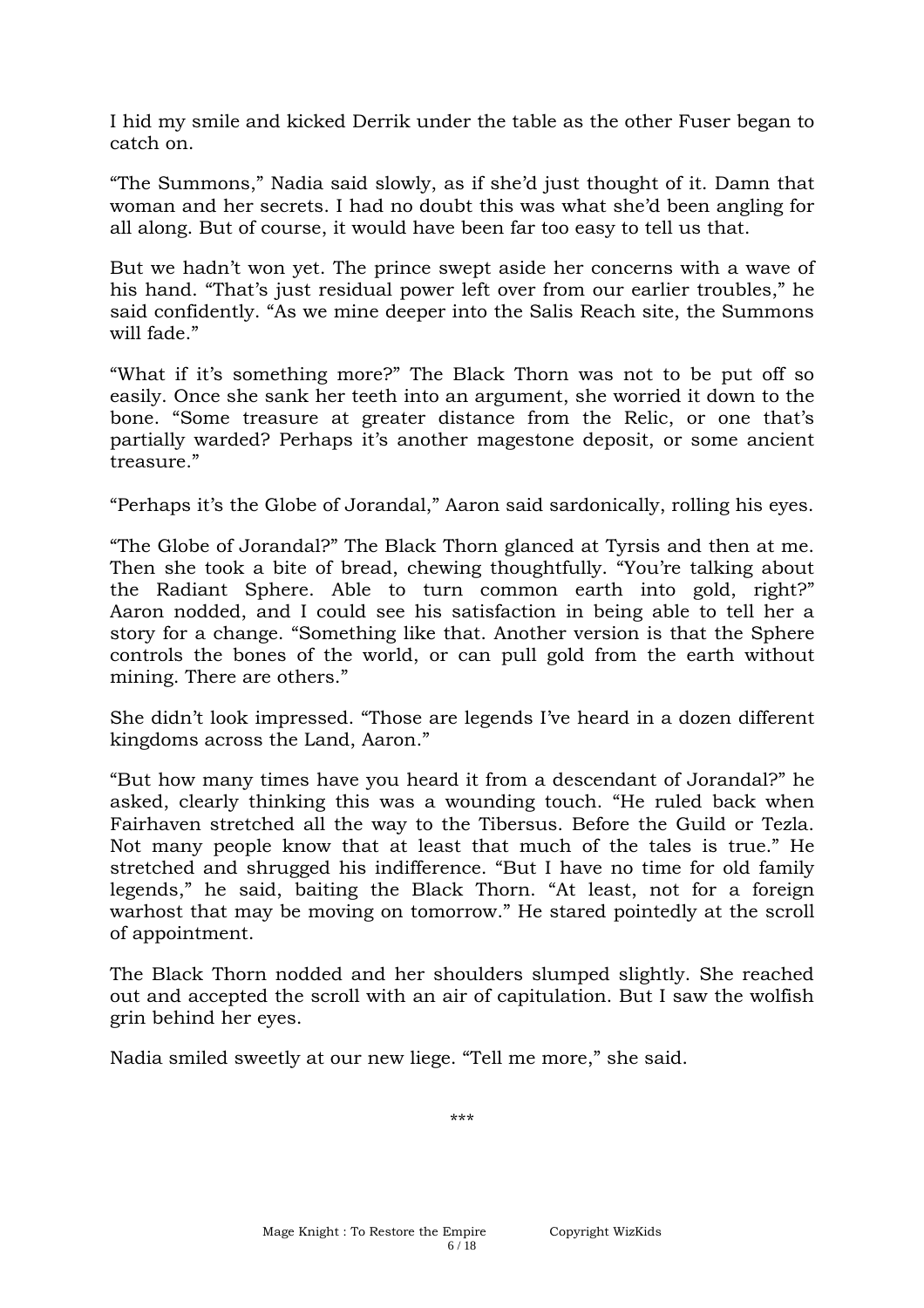## *"For the Good of the Empire"*

We leave tomorrow for the monasteries of Glenn Cur. That is where Maleficius says a group of scholar monks live in self-imposed seclusion. Whether they have the answers that Marz needs to exploit his artifact, only time will tell. My journals grow with each passing day, as I now have the names, professions and histories of almost every warrior and camp-follower in the Vale. I even have a talented young man providing me with sketches of some of the more interesting-looking warriors, which suits my journals very well.

The warriors at Ashon Rye have been recalled to the Vale, and they have returned bearing the last of the chests of magestone the diggers were able to unearth during the last few months of fall. While it is technically possible to mine the hill-faces for magestone during the winter, Marz recognizes that it would be a task of great effort for very little gain. He sees as much as I do that it will be easier to renew the digging for magestone in the Spring when the winter winds cease their howling.

Marz has chosen the members of his warhost, and he has asked for volunteers to step forward for winter duty watching over Ashon Rye. It is clear that Marz does intend to return until after the snows have melted. While the troops staying at the Vale don't seem to mind having the winter to rest, there are members amongst his hand-picked warhost that speak openly about the foolishness of the winter journey.

I go with Marz, by my own choice.

I have learned so much since I have arrived in the Vale. Of the treachery and the secret devices that led to Marz' capture, imprisonment, and trial. I have seen the fear in his eyes when he confronts the inner demons of doubt within. I have seen the anger that blazes in his heart when he speaks of wrongs to be righted, and of the cool truth in his eyes when he says that he does not want Empire – but merely for the Empire to become as it once was. Not a tool to be used by greedy men.

But tonight, when I told Raydan Marz of the reports you sent to me, shortly before I left Fortress Sargus, I saw a different side of the man. One I did not expect. Your reports clearly stated that Marz and his soldiers coldly cut down and executed every Prator soldier that tried to apprehend their flight. I accused Marz of this, as we sat in my threadbare room above the hearthhall. I accused him of these crimes, of this butchery, and demanded answers why he would slaughter nineteen Prator who were loyal to the cause of the Empire in his haste to flee.

I did not expect the tears.

Jurim Dall, by name, Marz told me. Marz, in serving others, says that he has laid his life on the line a dozen times for his own soldiers or for those above him in command. But Marz never had expected anyone to make a selfless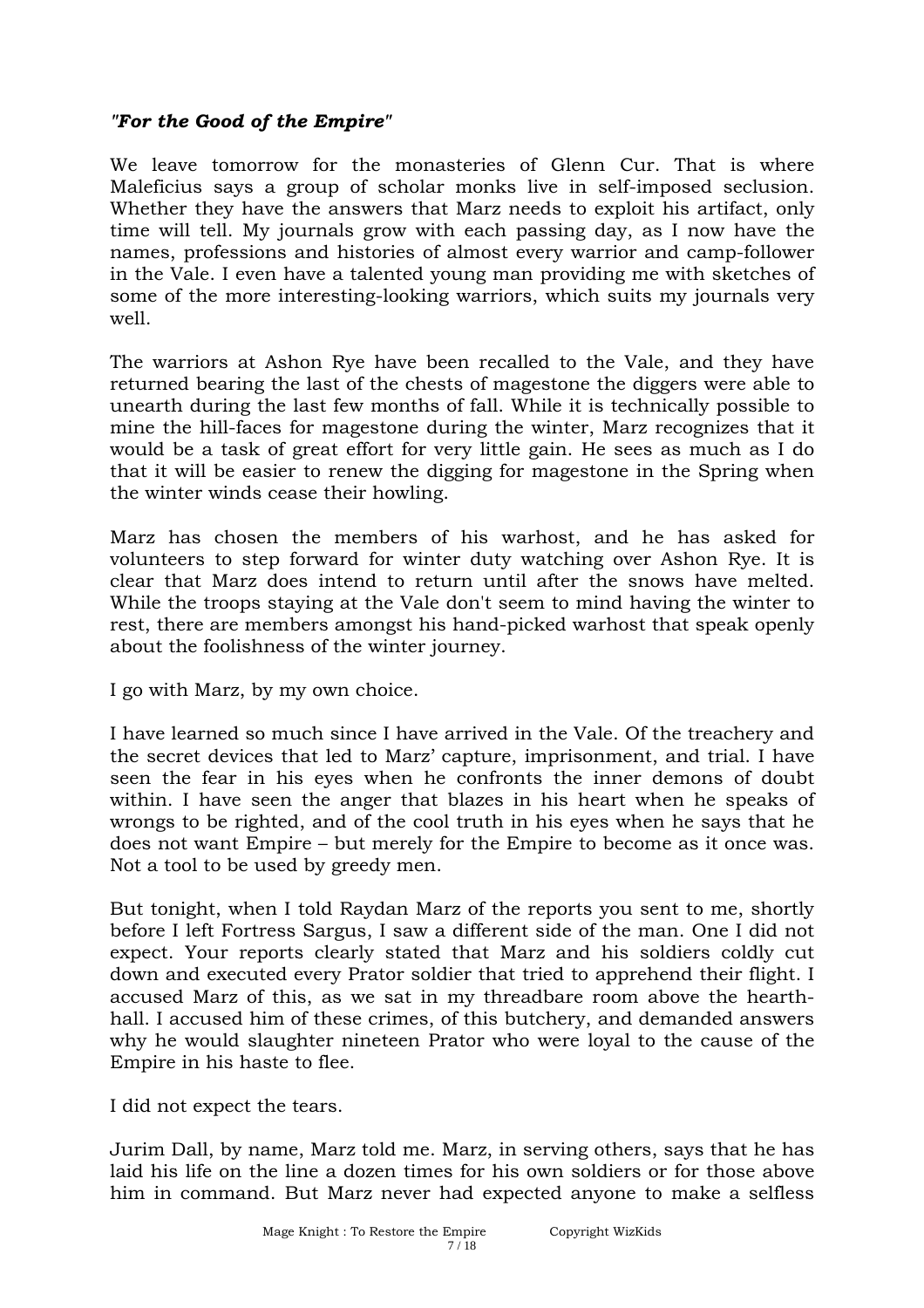act for him. An act where there was no pulling back; no escape. Then came Jurim Dall, and the look in his eyes as he sacrificed his own life for the life of his commander on the floor of the Grand Avium.

Marz says the look in those eyes changed him forever. Marz says that he made special effort not to have any of the Home Guard injured beyond necessity. That he made sure every Prator they fought against would live to fight another day.

From his tears, and his honesty, I believe him.

Then Raydan Marz opened and spilled a sack of magestone across the tabletop between us, and told me to send whatever mage-writ reports to Atlantis I thought should be sent. He picked up one of the priceless stones, pressed it into my hand and told me to take what I needed for whatever I thought was necessary. Even if it meant using the stones to kill him. Marz told me that if I truly believed that he ordered the executions of those good men and women, that I should do what is right – and take his life.

I chose not to.

With that single choice, I also have also chosen the path of my own loyalty to the Empire - and thus to Raydan Marz. The hero. Not the traitor.

Only time will tell if Atlantean troops are waiting for us at Glenn Cur. Or whether you wait there for me alone. That decision rests upon you and what you think is right – and what you believe is best. For the good of the Empire.

Goodbye, my wife.

Your servant,

Magus-Scholar Hendrabi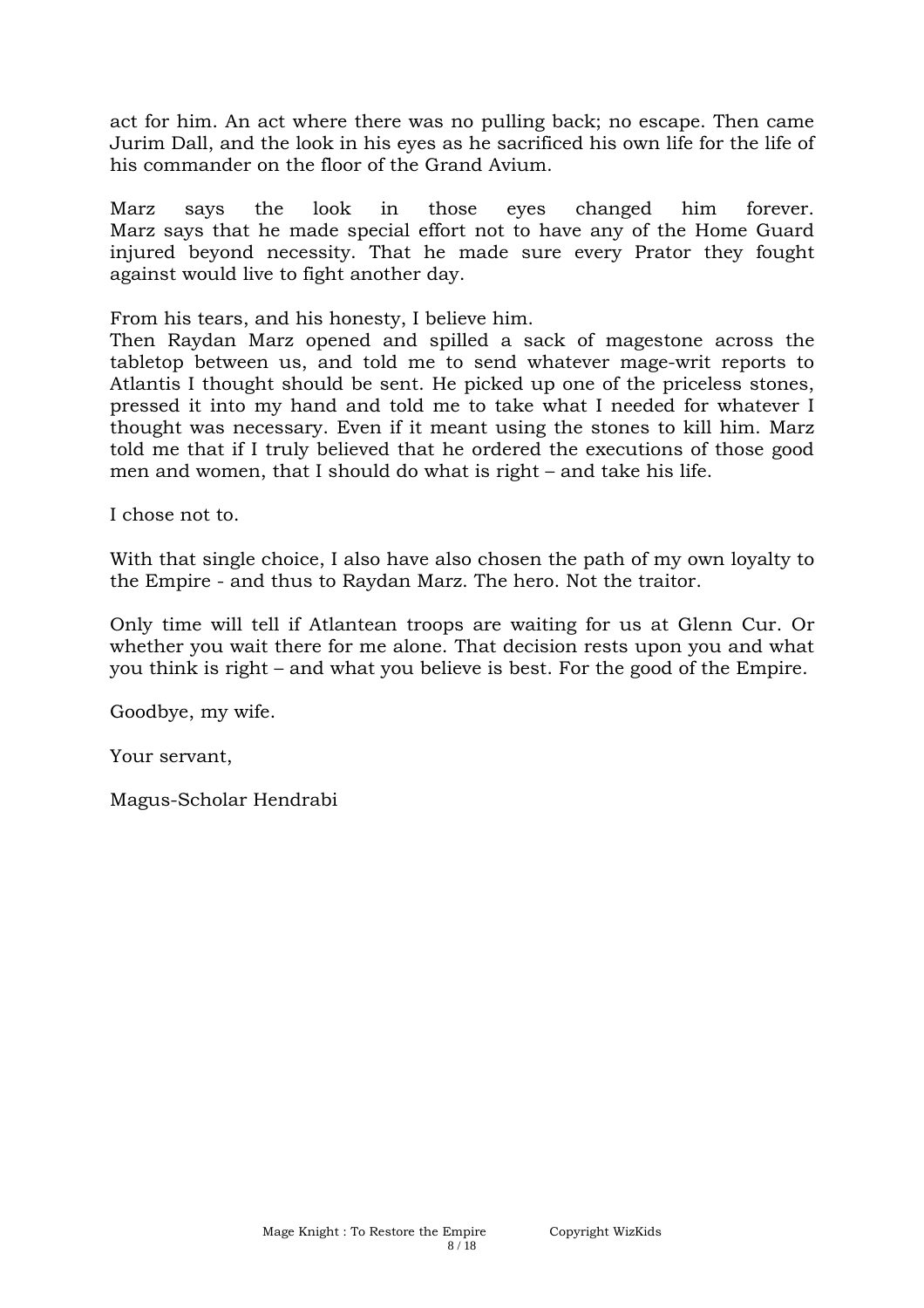Part 4

### **Our Time in Fairhaven**

### **From the personal journal of Lootan Cole**

#### *The Messenger*

Events proceed at their own pace. It is a truth the Black Thorn has often used to chivvy us along when we grow impatient. It has even stayed her own hand at times, just when I believed her temper was about to get the better of us all. And, granted, the natural course of things frequently allows us room to maneuver. At other times, however, it forces our hand.

Like today.

We waited, Nadia and I, in a shallow alcove that had once held an alabaster sculpture of King Johannis' long-departed queen. The fragile artifact had, tragically, been recently destroyed, and so the Black Thorn had been able to persuade Prince Aaron to place a wicker screen before the alcove, behind which we could watch in secret. I think the king agreed only because it removed the Thorn from his side. So to speak.

The young man who approached Johannis Verrik did so cautiously, his gray eyes flicking from side to side to find each guard and identify every exit. A careful man, for one so young. Small and lean, with a twitch to his fingers, he reminded me of a nervous cat--one that had already given up a handful of lives and was carefully hoarding those it had left.

"You are Arik?" Johannis asked, officially recognizing the messenger. "Envoy of Raydan Marz, the Outlaw?"

The slight man nodded and swallowed. "Yes," he said briefly, and then seemed to realize this was his cue to deliver his message, "Yes, sire, I am. The Warlord Raydan Marz requests safe passage through your beautiful and ... peaceful ... kingdom."

I caught the ghost of a smile on the Black Thorn's face. I could certainly understand Arik's note of skepticism. After a recent invasion of many warhosts, including our own, the small kingdom still had several armies bivouacked here, clashing daily as they sought some manner of satisfaction. And with the recent friction between Fairhaven's sovereign and the Atlantis Guild, I doubted that our remaining in the temporary employ of Fairhaven- of Prince Aaron, specifically--had helped.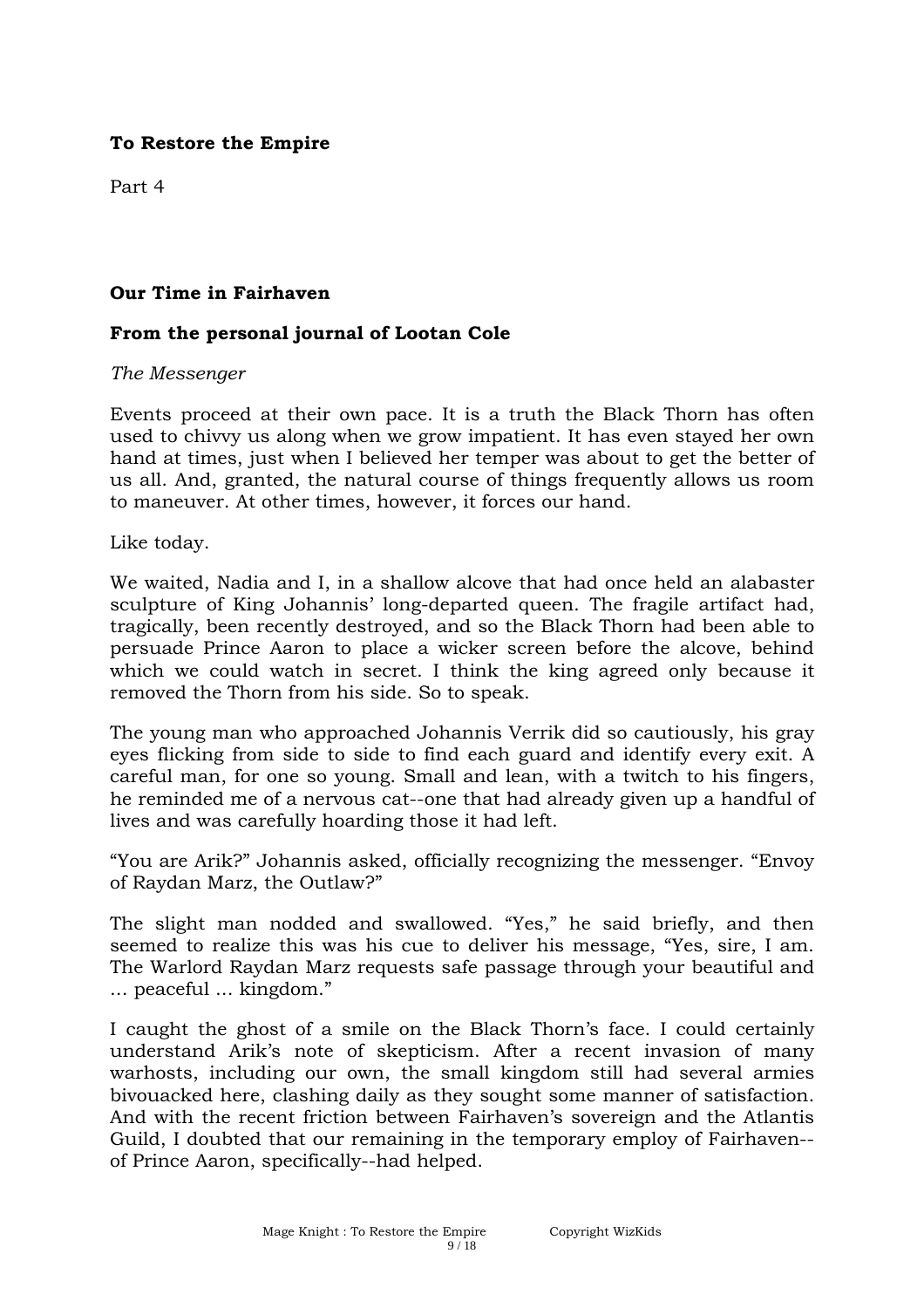King Johannis was less amused. He met the gaze of Magus Roquan, his most trusted adviser, and inclined his head in unspoken agreement. "Fairhaven may have its difficulties, but we have still heard of Marz's betrayal of the Guild and Empire and his questionable service even before his treachery was revealed," the king said to Arik. "Fairhaven has no need to share his troubles. He will travel around our borders."

"He cannot," Arik replied, a slight tremor in his voice. Some might have taken it for fear, but I recognized it as frustration. I was beginning to suspect this young man was not a simple messenger. "Raydan Marz seeks the counsel of the scholar-monks at Glenn Cur. The abbey is within your borders. He gives his word that he desires only peaceful passage."

The abbey of Glenn Cur. This time I studied Nadia's face more carefully. The abbey was one of several possibilities we were considering in our private plans to search for the Globe of Jorandal. The scholar-monks were reputed to have long memories and excellent records. They could know something of this ancient artifact, and it was knowledge we needed. The question on the Black Thorn's mind, and on my own, was what Raydan Marz might want with them.

Johannis Verrik wasn't inclined to inquire further. "You have our refusal," he said. "Take it back to your master, and warn him that we will brook no further interference. Let him seek counsel elsewhere." There would still be discussion, of course. There would be debate. And ultimately, there would be a decision. Taking Raydan Marz prisoner would go a long stretch toward regaining Fairhaven the favor of the Atlantis Guild. Of course, so would offering up the Black Thorn's life, though we had at least the dubious protection of Prince Aaron's sponsorship. At least for the time being. In the meantime, Nadia would be hip-deep in the arguments.

"I will handle this," she whispered to me now. "And I will find out anything Prince Aaron even thinks he knows about Glenn Cur. Lootan, you get our people out on the streets. I want the commoner's knowledge of the abbey and surrounding countryside, and I want it tonight." She paused, looking through the white-painted screen at the departing Arik. "And follow that messenger. Find Raydan Marz, and let me know where he is.

"We may have a new player on the board."

Events do indeed proceed at their own pace, and it looked as if we would have to run to catch up.

\*\*\*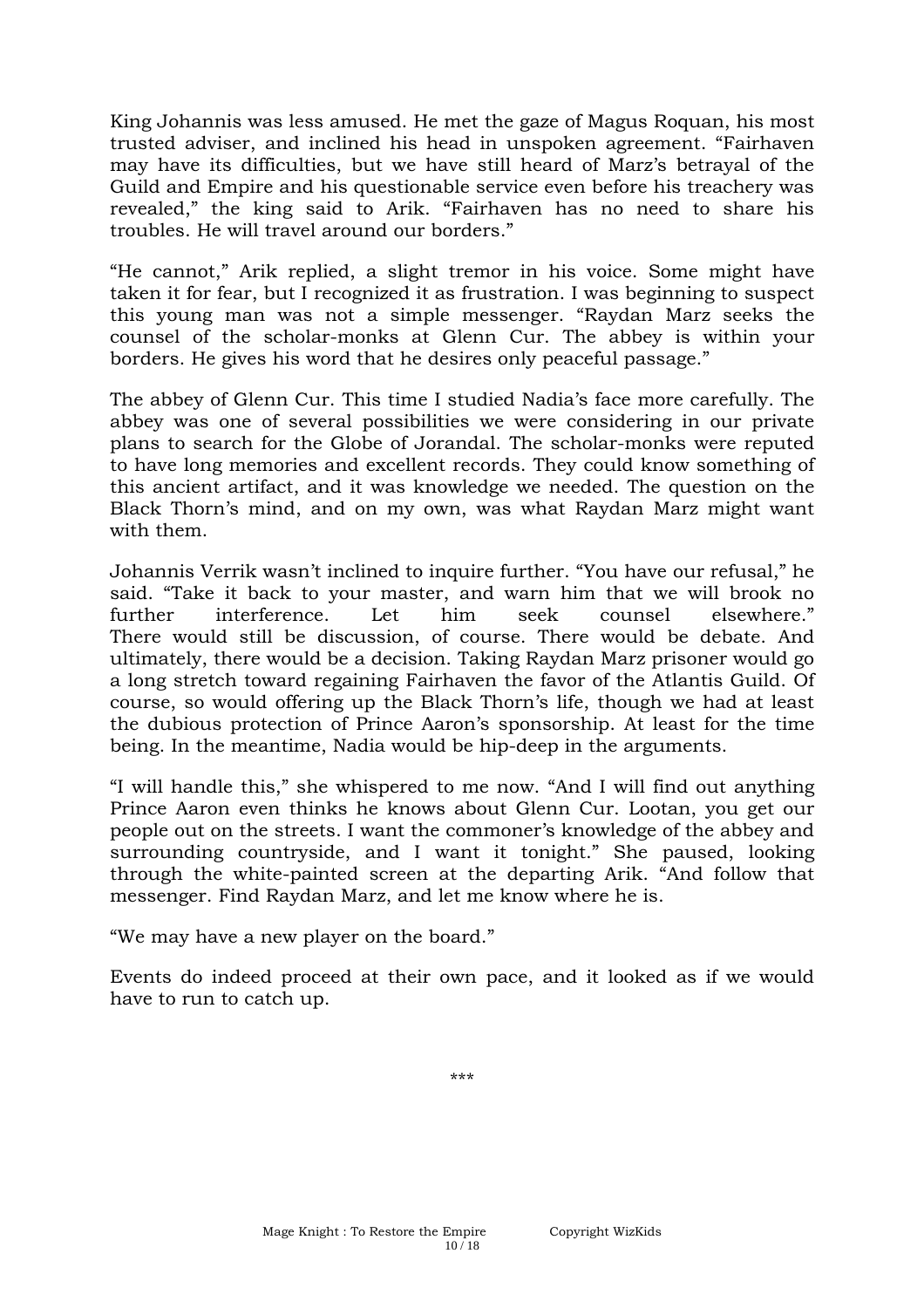# *A Key to the Empire*

Honored Scholar-Magus:

I thought we would be heading into snow and swords. Instead, we face chaos, and fire.

We stand on the border of Fairhaven, a small client-kingdom ruled by the wise and just King Johannis III, who is loyal to the Empire. Within its verdant borders lies Glenn Cur, the monastery we seek. Maleficius says the scholar-monks there should have the knowledge Raydan needs to find the artifact he seeks--the artifact that will give him the advantage he requires to challenge the Empire. But the journey has turned out to be more difficult than we had anticipated.

As early as yesterday morning we could smell smoke on the wind. As we crested the top of the high ridge marking the southernmost edge of the Serpines, where the mountain chain dissolves into the forested lands along the Whitespray River, we could see Fairhaven spread out before us, a woven tapestry of trees, pastures and planted fields with the capital city shining in the distance. But from three points in that green country, columns of black smoke rose into the still morning air.

We halted at the ridge and sent our scouts and our volunteer messenger, Arik, down the slopes into Fairhaven. By nightfall our scouts had returned and told us that Fairhaven was in chaos. Due to a summons of some kind from an artifact dating back to the Age of Mists, an unknown number of warhosts have entered the country seeking treasure and glory. While most of the serious fighting had been over for some time, the scattered warhosts that still linger in Fairhaven skirmish daily with whomever they encounter--Guild or Sect, League or Raider--with all the tricks of war that can still be mustered after weeks in the field. The scouts reported wearily that there were no set battle lines we could avoid, and that nothing lay ahead but leagues of chaos.

Arik returned the following morning, his horse nearly ridden to death by its inexperienced passenger. Our plea for safe passage into Fairhaven has been denied by King Johannis. Raydan's name is well-known even here, on the edges of the Empire, and his false crimes common tales in every tavern. While Arik was allowed to return after delivering his plea, our young friend said that he overheard a squad of Fairhaven's soldiers talking as they purchased supplies and provisions for a week-long hunt. He went on to say that he heard the warriors boasting about how they were going to spend the reward money that Magus Roquan, the chief adviser to the king, would pay them if they captured Raydan Marz alive. And, on a darker note, they also discussed at length how they would split half of the reward if they were able only to bring back Raydan's head.

I hope to see you safe at Glenn Cur in a few short days.

Your loving husband, Hendraabi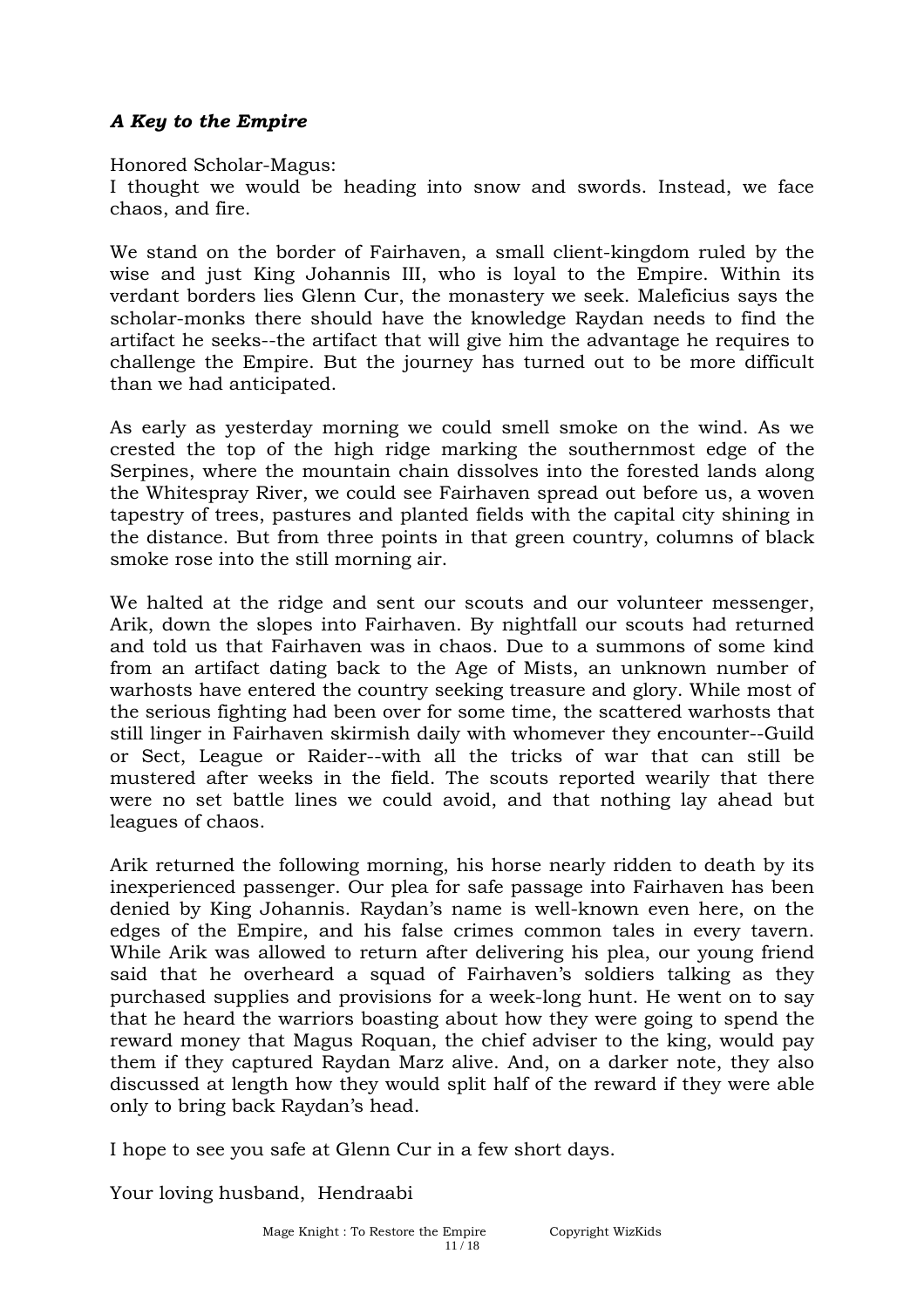Part 5

## **Our Time in Fairhaven**

### **From the personal journal of Lootan Cole**

#### *Shadows*

"Of all the things you could tell me, 'We lost him' will get the most blood spilled!" Nadia spat.

The twins winced and kept their hands well away from their weapons. You don't brush aside such threats, not when the Black Thorn is in one of her moods. I think it has something to do with her half-breed nature: the constant warring of raw human emotions and the (usually) more sedate Elven heritage. It could also rise from the events of her earlier life, of which I know more than anyone, and that still ain't much.

Whatever the reason for her temper, we've all learned that when the pointed tips of her ears flush pink, we step back. Tyrsis, the Draconum, lost an eye learning that lesson. The rest of us have come to the same understanding with little more than a scar or two.

Rabeus, the elder twin by a few minutes, tried reason. "Thorn, there really wasn't much we could do.

The paths weren't clear, and then their tracks crossed those of a Fairhaven host. Still we kept on him. But when they put a battle between the League and Jarl Daw's warhost between us and them, there was really little more we could do."

Rodan, his brother, could see that Nadia was in no mood for excuses, no matter how well argued. He turned and stiff-armed his brother across the chest. "Fool," he snapped. "I told you we could have fought our way through. Better to die trying, right?" he asked the Black Thorn.

One tactic we've all learned is that it's often safer to strike first. Rodan turning on his brother--before Nadia had the chance to--bought him just enough time for her to calm down slightly.

The Black Thorn stared them down for another moment before the hint of a feral grin finally softened her glare. "All right." She put away the pistol she'd been brandishing. "All right, you two. Next time, don't be so damned certain of your own tracking skills. Take a flyer with you."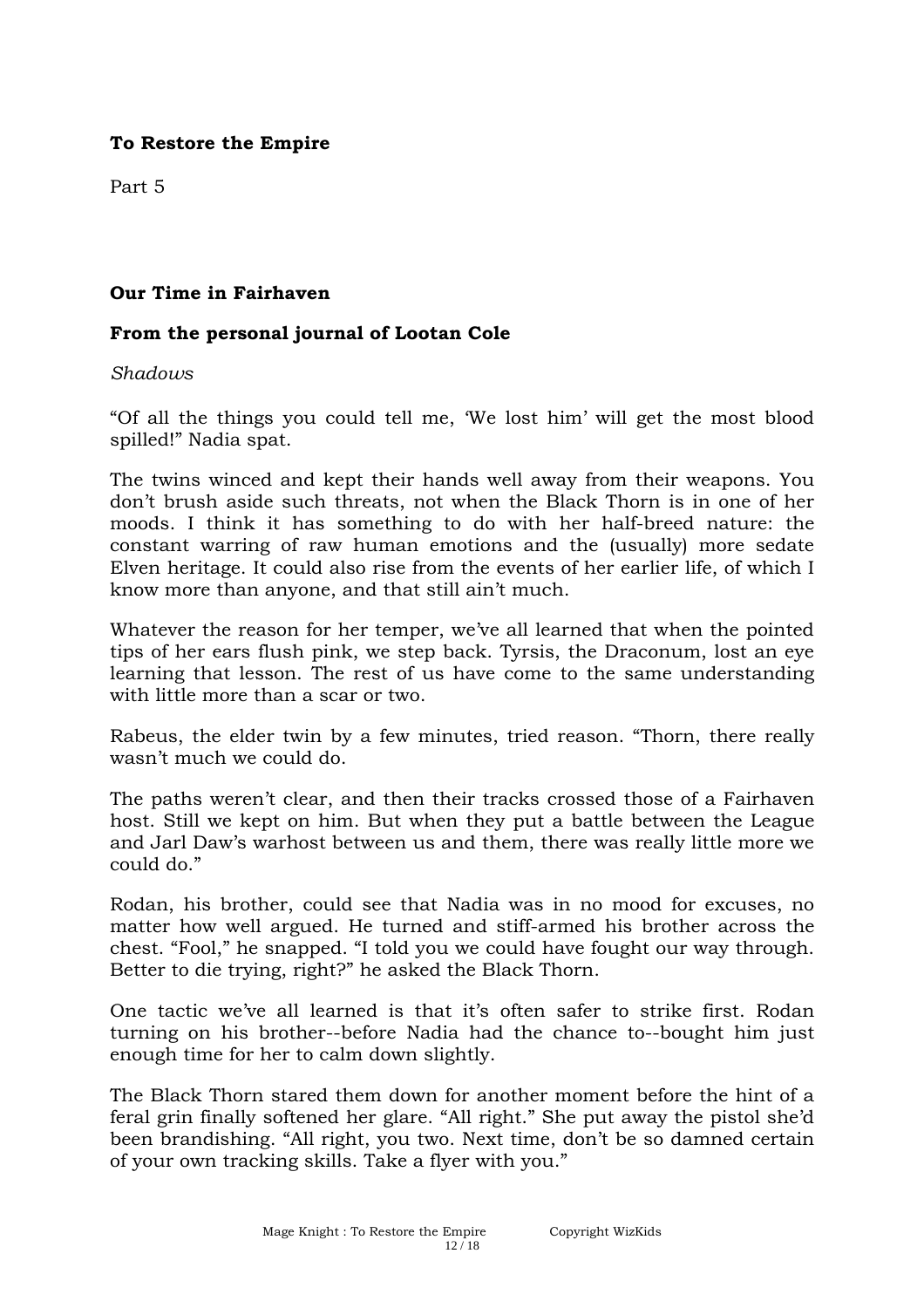"Perfect," I volunteered, hoping to ease the tension. "Tyrsis is so unobtrusive, after all. I mean, whoever looks for seven hundred pounds of dragonkin on a sixteen-foot wingspan?" Tyrsis sat by the fire, our only source of light this night. "Six hundred fifty," he corrected proudly, slapping one hand against his washboard stomach.

It loosened up a few people enough to chuckle, but the Black Thorn remained dangerously quiet. I knew why: we might be all that stood between Raydan Marz and the abbey of Glenn Cur. King Johannis had underestimated the size and enthusiasm of the renegade warlord's army; the force he sent to guard the border was not enough to stop him, and now Marz was one more warlord loose in Fairhaven. But he was the only one forging toward Glenn Cur, looking for some piece of treasured knowledge that the scholar-monks might possess.

Was it the same treasure we sought? The Globe of Jorandal? An artifact out of the Age of Mists, the Globe was rumored to hold magical powers over the Land. Raydan Marz's appearance now was too coincidental.

And the Black Thorn did not believe in coincidences.

"We know where he is going," she said finally. "We can guess when he will arrive. We can't stop him from getting there, but maybe we can prevent his gaining the abbey itself." She drew her rapier and stabbed the point into the space between the twins. "You two set off before daybreak. Find Prince Aaron if you can, and have him meet us in the shadow of Glenn Cur. Try not to get lost. Lootan"--she turned toward me and then changed her mind--"no, Derrik." She pointed the rapier at the other Khamsin Fuser. "You head south and swing around toward the abbey. If you find any Fairhaven stragglers, bring them along.

"The rest of us will push directly for the abbey and see if we can persuade the monks to talk with us first."

"And when Raydan Marz shows up?" I asked, knowing that he would. Things just work out that way for us.

Nadia's grin was hard and toothy, reflecting the dangerous light in her lupine eyes. "When Raydan Marz shows up, we'll see just how high a price he's willing to pay for the monks' counsel." She resheathed her weapon with an easy flourish. "With luck, the only service he'll get from them is a funeral. His own."

\*\*\*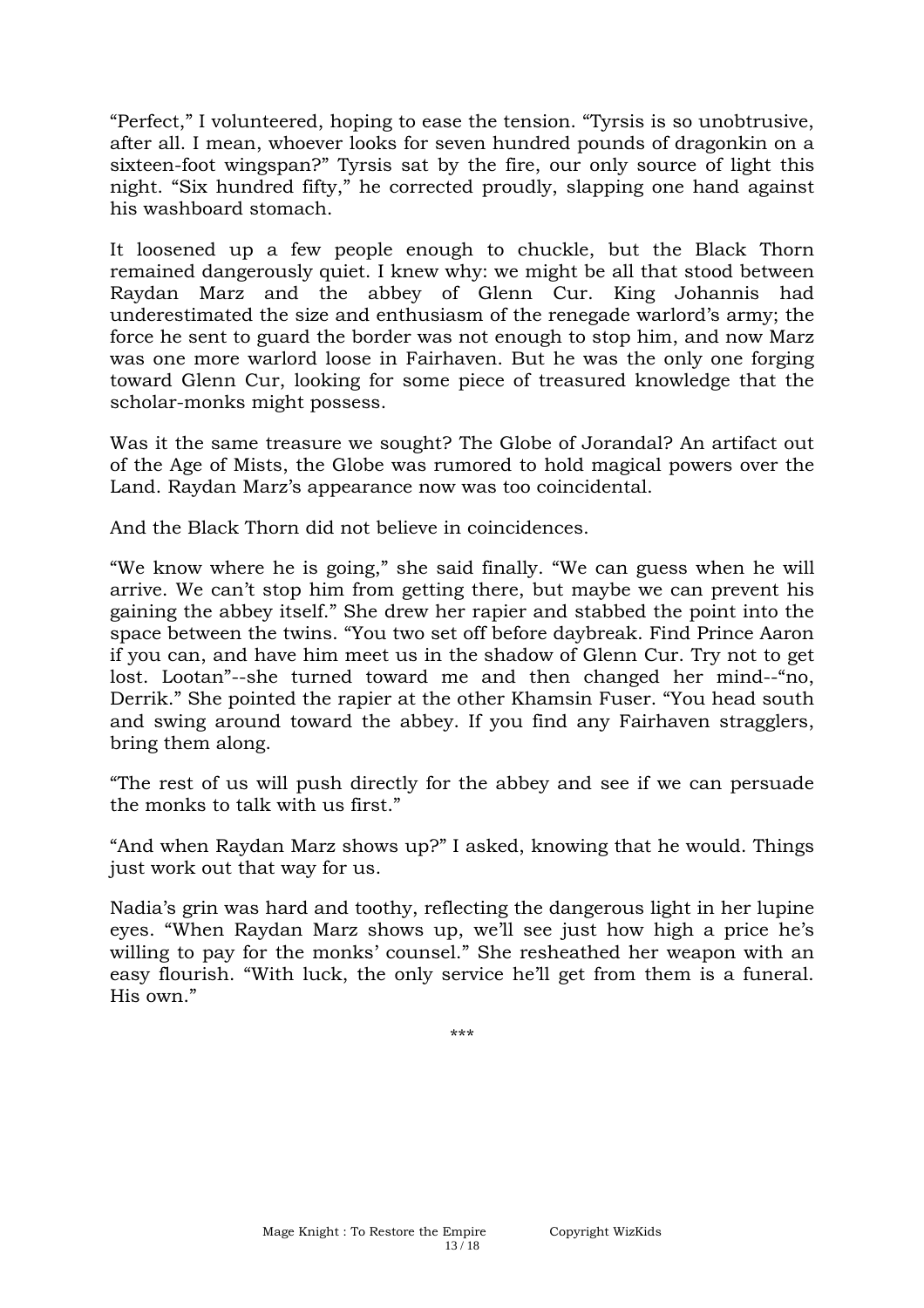## *To Cross the Empire*

Honored Scholar-Magus:

We entered Fairhaven this morning at dawn. In case young Arik had been followed, we looped around the outer edge of the kingdom, hoping eventually to spiral inward toward the monastery at Glenn Cur. Our first hours in the country were peaceful, without encountering anything more dangerous than a herd of goats loosed from their pen.

Just before noon we passed near the rearguard of a detachment from Fairhaven, staying hidden from their scouts only by a combination of skill and blind luck. When the way was finally clear, we skirted the road for almost two hours, keeping to a narrow deer track that wound through the trees. The dry leaves underfoot were noisier than I cared for.

Then we came upon a battle between two rival warhosts--one of Rebel origin, the other of the League. We had to wait under the thin cover of the trees, thankfully undiscovered, until just before sundown, when the rattle-pops of Fuser volleys finally ceased. When our scouts reported no more troops in our path, we moved on, finally turning to head deeper into Fairhaven.

After dark fell we were forced onto a road by two flanking fields of waist-high gamato plants. We moved quickly along the roadway in the moonlight, well aware of how attractive a target we made on the open path, but travel through the fields would have been impossibly slow. Much to our surprise, the small village at the far end of the fields was sacked and abandoned. A pair of lightning-blasted Orcs lying in the road was our only clue to what might have happened here.

We have decided to camp in this unnamed village for the rest of the night, choosing a small farmhouse still intact enough to have a front door as our headquarters. Ahead lies the border of one of the Royal Forests, where the royal stags have roamed, safe from hunters, for generations. Beyond the woods is a crossroads, and from there we will continue our dangerous journey to the monastery at Glenn Cur.

I've never been so tired in my life, but Marz seems to be gaining in strength and vitality. The rest of our small band trusts his judgment with their lives- even down to our young messenger, who is sleeping soundly in the corner across from me. Arik is a fine young man, with a knack for drawing and a good eye for faces. It is a pity that he has no talent with maps, for as I sit here in the moonlight tracing these words on the page, I look around me and fear that we are terribly, utterly lost.

Please write. I begin to worry.

Your loving husband,

Hendraabi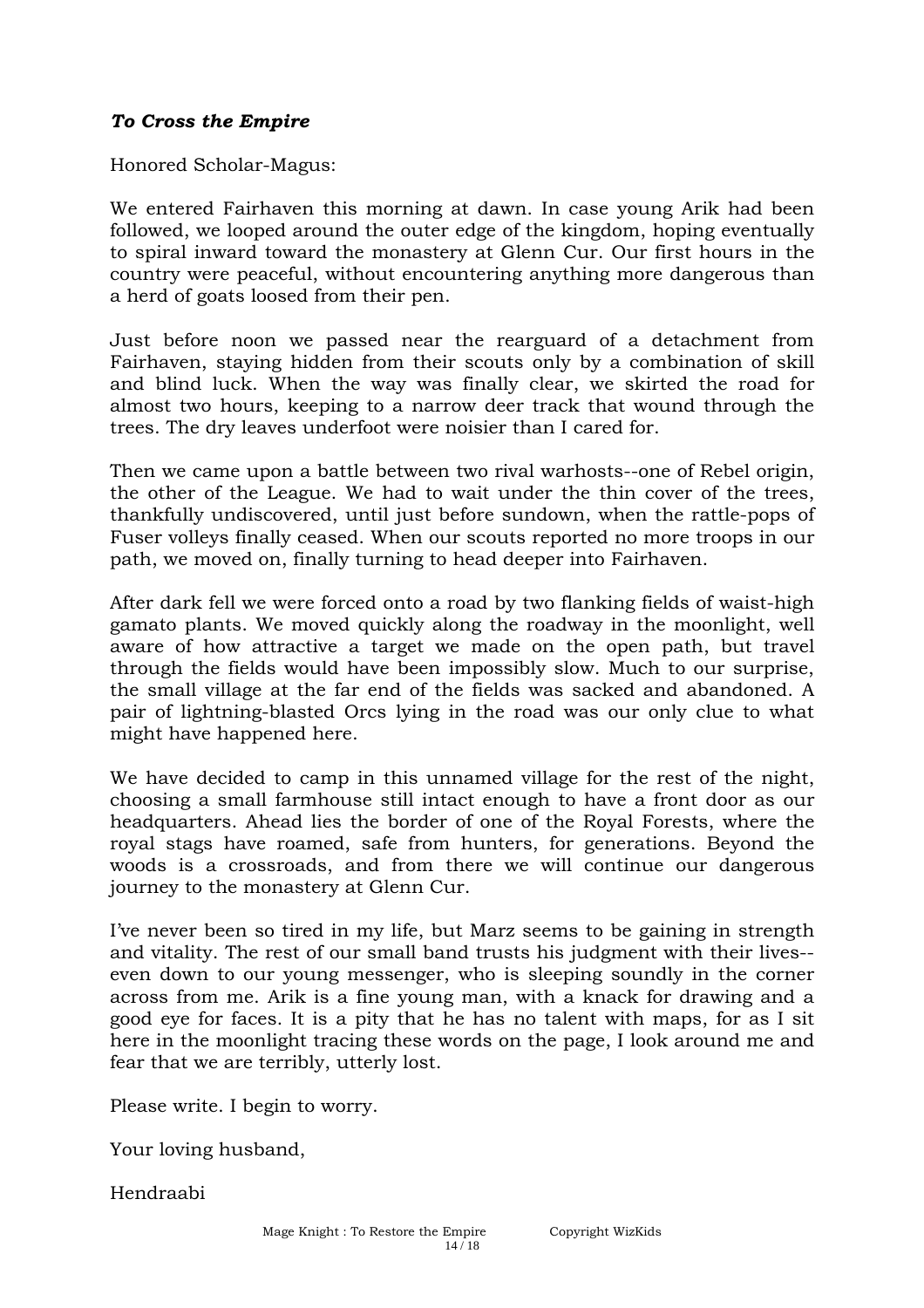(As told through the eyes of those close to the great Warlords Raydan Marz and Black Thorn)

Part 6

# **Our Time in Fairhaven**

# **From the personal journal of Lootan Cole**

## *Bragging Rights*

When things go our way, the Black Thorn can be generous.

Fresh meat sizzled over a half-dozen cooking pits; the mouth-watering aromas of pheasant, wild boar and venison drifted throughout the camp. Three barrels of spiced ale had been cracked open, and our wine casks would be drained to the dregs tonight as we hosted Prince Aaron and half a hundred Fairhaven soldiers along with our regular troop. Taking a long draught of sweet wine, I shuddered to think of the thick head I'd have in the morning, but I was damned if any Empire man could claim to celebrate harder than a Khamsin son. Only Dwarves were allowed to make that boast.

Tyrsis piled Draconum-sized armloads of dry wood onto the bonfires until the flames leapt so high into the night that Raydan Marz could see our festivities from five leagues away. According to the twins, he was closer than that but in no shape to worry us. Not after Glenn Cur.

"I really thought we had Marz stopped cold," one of Prince Aaron's lieutenants, an older man, said as he hacked off a slice of boar and speared it with his eating knife. "I can remember the final years of Fairhaven's war to reclaim Duncastor, but I've never seen a battle this savage."

Hodge slurped noisily from a tankard nearly as large as the Draconum's and wiped froth from his mustache. "Marz is a desperate man, and no denyin' it," he offered. "You can see that—how he broke his command up inta small outfits and his attack on the palace when his scouts told 'im we had the abbey."

Rabeus was stretched full length next to his brother, the two soaking up heat from the dancing flames. "That demi-magus we captured," he mused. "She said—"

"—Raydan didn't intend to hold the prince's relations hostage," his twin finished.

"Rubbish." This from Aaron's cavalry leader, a young firebrand who probably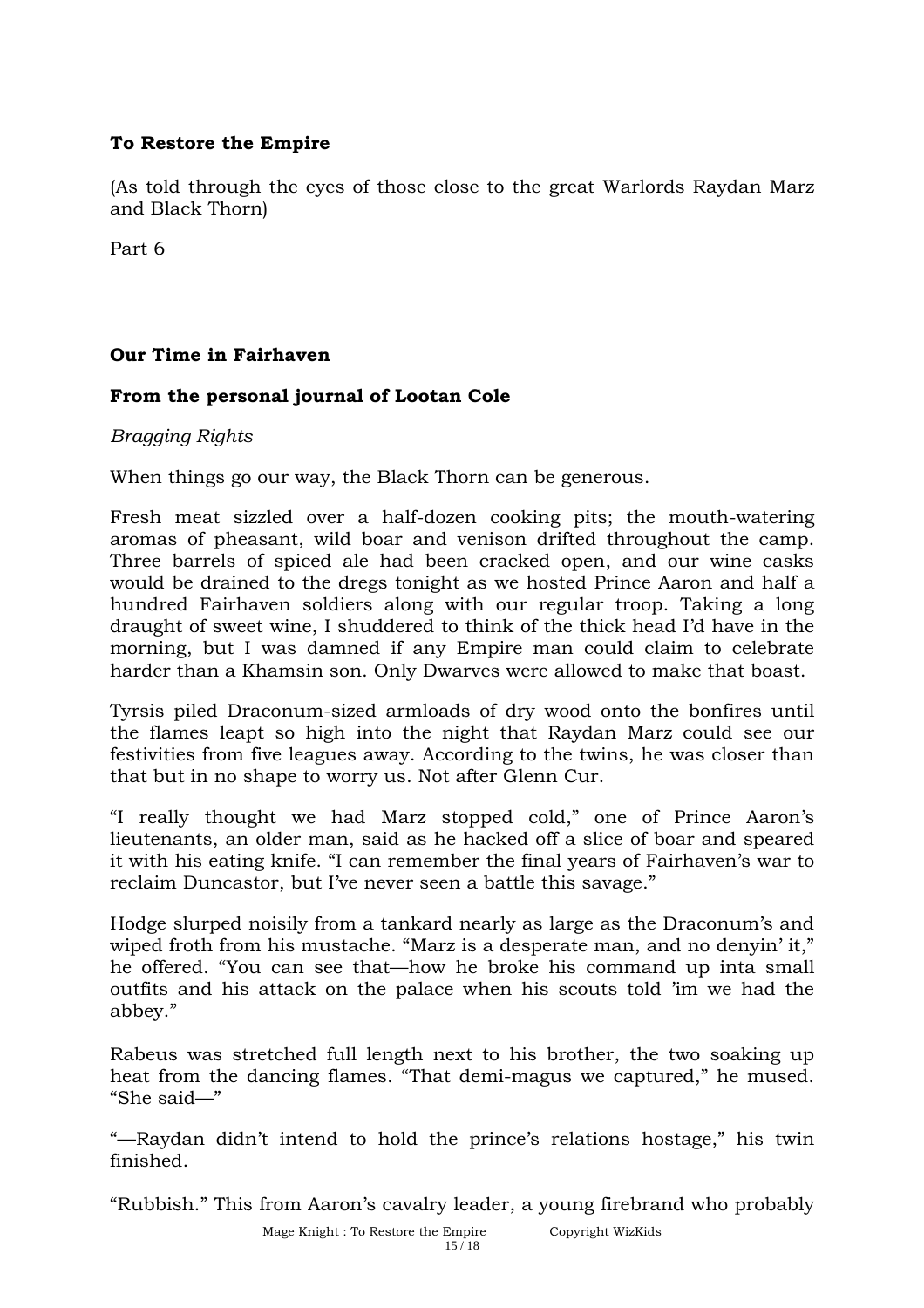slept in his spurs. "If that's true, my cavaliers just rode down the largest, most heavily armed 'scouting party' you ever saw." He waved a drumstick at me, as if I had challenged his story. "You saw," he said. "We rode over them, turned them away from the palace."

Derrik cleared his throat. "That was me," he said, "not Lootan." Then he lapsed back into silence as the Black Thorn speared him with a sharp glance.

Nadia was pleased with our overall victory, but the fact remained that Derrik's failure had hurt us badly. When Raydan's people lost their bid to capture Prince Aaron's cousin, they ransacked the guild hall and stole a small fleet of Golems from under Derrik's nose. In his defense, none of us ever thought there would be a Storm Golem there. Not even Prince Aaron, and he should have known.

"We held Glenn Cur," the prince said, breaking his long silence and raising his glass in a toast, "and that's what's important." More important than discussing any of his own failings, his tone implied. "It was my father's order, and our charge." His blue eyes sought out the Black Thorn. "I think you're due a reward," he said, his voice full of promise.

Befitting her role as a mercenary captain, Nadia smiled an avaricious smile. Her violet eyes, normally so intense, softened. "Perhaps the prince would like to discuss those rewards?" she asked, rising in one fluid motion and pulling a flagon of wine from a nearby cask. She beckoned to the prince.

"Perhaps he would," Aaron agreed, levering himself to his feet.

Most of the camp carefully ignored the byplay. Tyrsis chuckled loudly, earning a quick glare, but the Draconum had been with the Black Thorn so long he was allowed more leeway than the rest of us. He waved off her irritated glance and dunked his snout into his wide-rimmed tankard. Froth blew out in an amber geyser.

Taking a cue from the Draconum, I also returned to my drink as Nadia and the prince disappeared into the darkness. Bragging rights continued to make their way about the large camp--an after-battle tradition I would not be participating in tonight. With Nadia distracting Prince Aaron, the twins determined to sleep through the revelry and Tyrsis rarely feeling a need to fan the flames of his ego, that left me to reflect on our greatest victory of the day. The true reward for which we had fought at Glenn Cur: half a dozen pages, ripped from one of the scholar-monks' precious histories and now tucked away safely with Nadia's belongings.

Those pages held vital clues to the location of the Globe of Jorandal. The Globe had to be Marz's goal, as surely as it was ours, but we were in possession of the information and he was not. We had the advantage. We would get there first.

Duncastor, after all, was only two days away.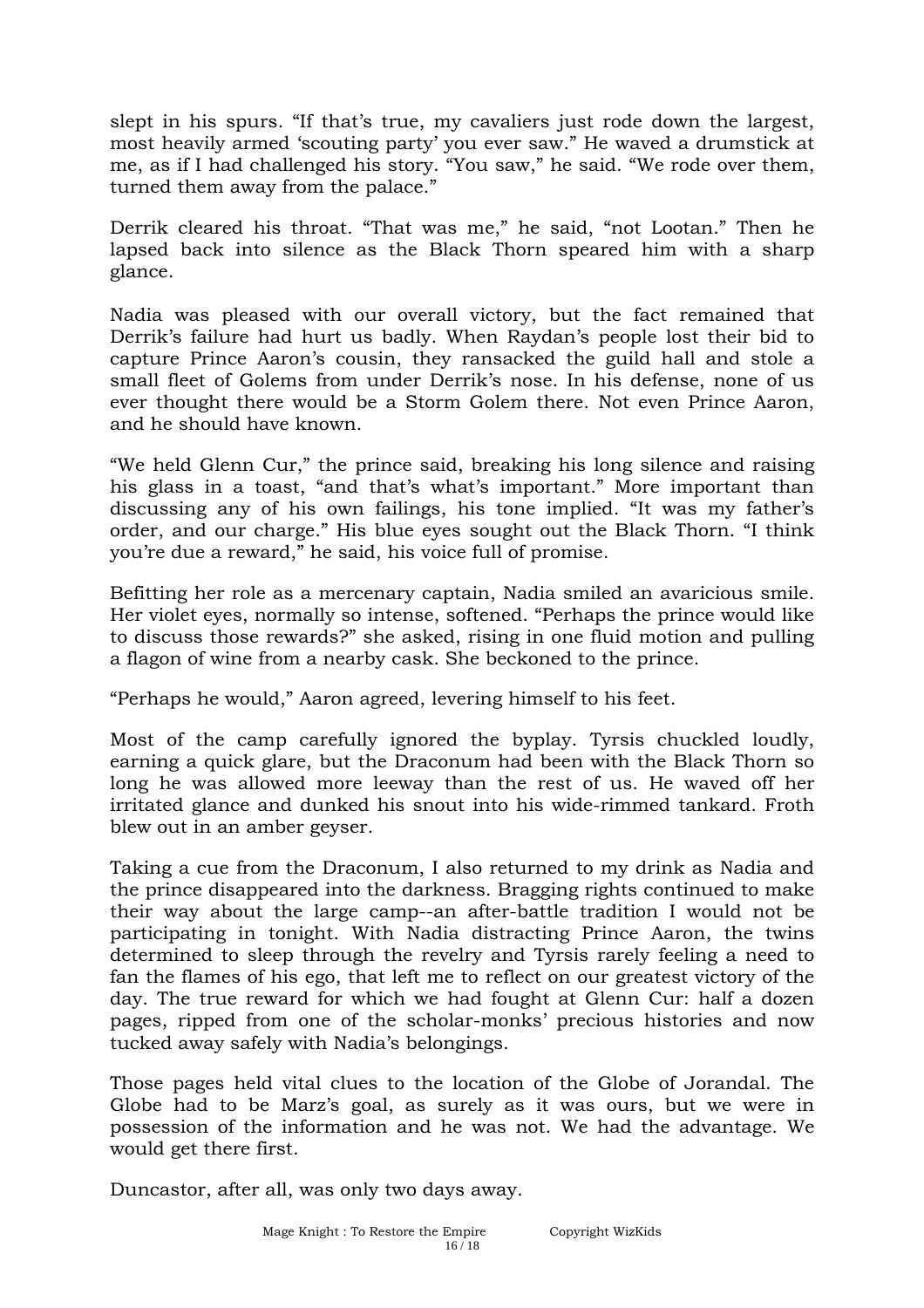# *Battle for Glenn Cur*

My dearest wife,

I have often heard that combat makes one a man. It has made me a very old man--one who wishes to see no more of it. We have been to Glenn Cur, and we have failed. The forces of Fairhaven's Guard, led by none other than the legendary Black Thorn, were waiting for us when we arrived. The fighting was quickly joined once we penetrated the city; Marz and his lieutenants broke into small groups to better harass the Thorn's soldiers.

The city of Glenn Cur is small, with only a few districts surrounding the abbey at the heart of the walled complex. But by the time we arrived, enemy forces had already blocked our path to the scholar-monks. Marz took a dangerous gamble, deciding to attack the palace to gain access to the guild hall. While swords rang, arrows hissed, and men and women fought and died on the cobbled streets, the Black Thorn's cavaliers rode down our unmounted troops, felling them with sharp swords and blows from iron-shod hooves.

The palace fell to Raydan's warriors after some considerable struggle, though it was never his intent to use the nobles of Glenn Cur as hostages. While the nobles retreated to the royal armory, we pushed through into the guild hall and took Raydan's real objective: a fleet of Brass Golems and a mighty Storm Golem, fresh from the Empire and ready for my warlord's commands.

We then moved out along one of the back roads to the abbey, a move we hoped would take the Thorn by surprise. But she was well prepared, and we clashed countless times in the space of a few short hours. In the end we pushed past them, leaving our dead behind in our hurry to get to the abbey.

But the scholar-monks had vanished, and in their vaulted library, a single book lay open on one of the tables, with the key pages referring to the legendary Globe of Jorandal torn out. The Black Thorn had beaten us there.

We learned later that after we had disengaged her troops, the Black Thorn fought her way out of Glenn Cur and headed west, toward Duncastor. We also learned that a couple of the Black Thorn's brigands, escorting a haycart filled with protesting monks, had been seen heading east as fast as their horses could carry them.

Since then we have made chase, driving west after the Black Thorn with our newfound Golems guarding our backs. Thanks to her foresight in removing the monks from our grasp, we follow her trail without the slightest idea of